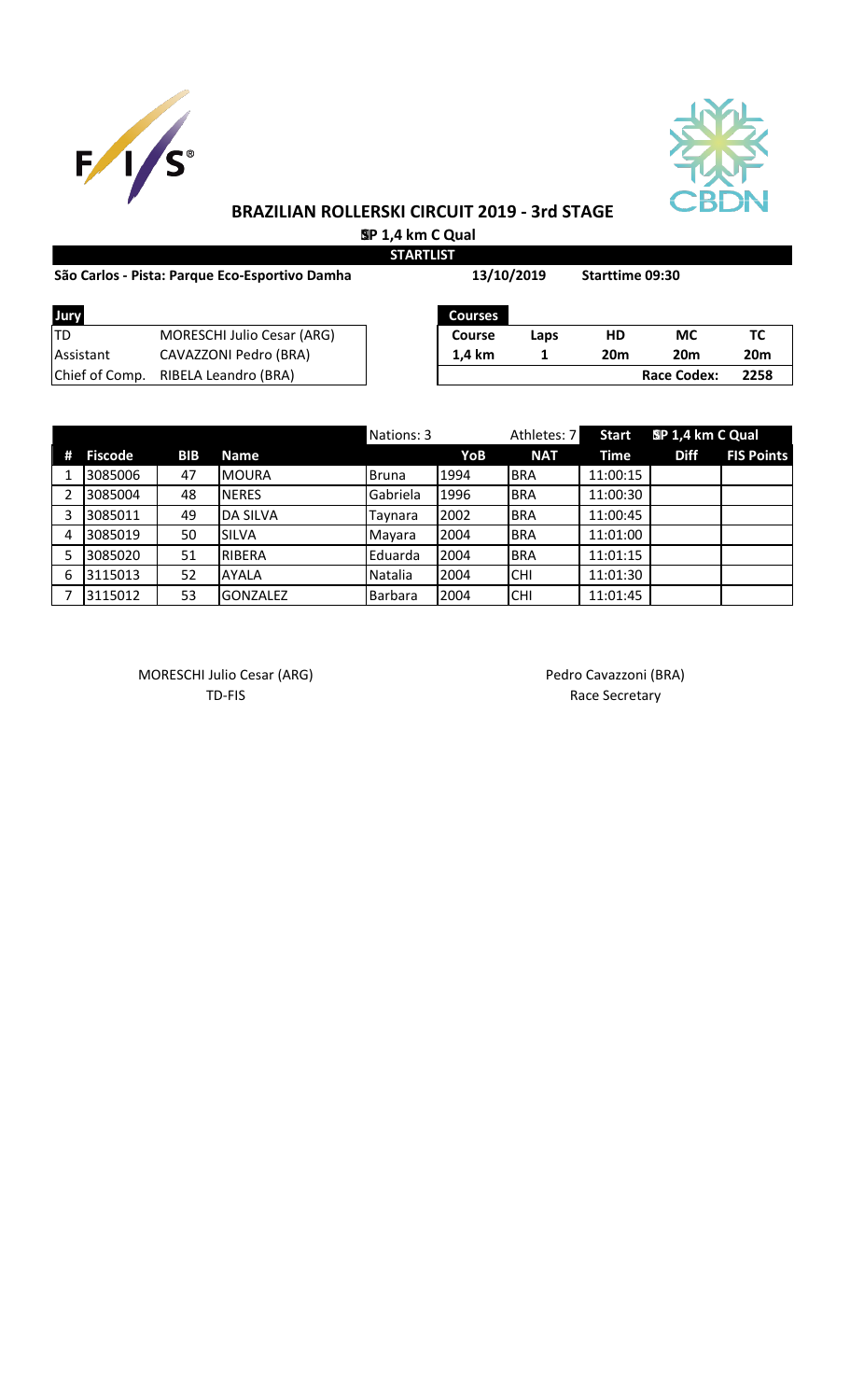



# **BRAZILIAN ROLLERSKI CIRCUIT 2019 - 3rd STAGE**

 **SP 1,4 km C Qual**

|                                                |                            | <b>RESULT LIST</b> |                |      |                 |                    |                 |  |
|------------------------------------------------|----------------------------|--------------------|----------------|------|-----------------|--------------------|-----------------|--|
| São Carlos - Pista: Parque Eco-Esportivo Damha |                            |                    | 13/10/2019     |      | Starttime 09:30 |                    | Endtime 11:45   |  |
| Jury                                           |                            |                    | <b>Courses</b> |      |                 |                    |                 |  |
| ltd                                            | MORESCHI Julio Cesar (ARG) |                    | Course         | Laps | HD              | МC                 | ТC              |  |
| Assistant                                      | CAVAZZONI Pedro (BRA)      |                    | 1,4 km         |      | 20 <sub>m</sub> | 20 <sub>m</sub>    | 20 <sub>m</sub> |  |
| Chief of Comp.                                 | RIBELA Leandro (BRA)       |                    |                |      |                 | <b>Race Codex:</b> | 2258            |  |
|                                                |                            |                    |                |      |                 |                    |                 |  |

### **Weather**

| Weather | Air Temp. Begin Air Temp. End |     |
|---------|-------------------------------|-----|
| Clear   | 30º                           | 35º |

| ### |                |            |                 | Nations: 3     |      | Athletes: 7 |             | SP 1,4 km C Qual |                   |
|-----|----------------|------------|-----------------|----------------|------|-------------|-------------|------------------|-------------------|
| #   | <b>Fiscode</b> | <b>BIB</b> | <b>Name</b>     |                | YoB  | <b>NAT</b>  | <b>Time</b> | <b>Diff</b>      | <b>FIS Points</b> |
|     | 3085006        | 47         | <b>MOURA</b>    | <b>Bruna</b>   | 1994 | <b>BRA</b>  | 00:04:05,48 |                  | 360,00            |
|     | 3085011        | 49         | <b>DA SILVA</b> | Tavnara        | 2002 | <b>BRA</b>  | 00:04:15,12 | 0:09,64          | 407,12            |
| 3   | 3085004        | 48         | <b>NERES</b>    | Gabriela       | 1996 | <b>BRA</b>  | 00:04:24,57 | 0:19,09          | 453,32            |
| 4   | 3085020        | 51         | RIBERA          | <b>Eduarda</b> | 2004 | <b>BRA</b>  | 00:04:27,67 | 0:22,19          | 468,47            |
|     | 3115013        | 52         | <b>AYALA</b>    | <b>Natalia</b> | 2004 | <b>CHI</b>  | 00:04:38,24 | 0:32,76          | 520,14            |
| 6   | 3115012        | 53         | <b>GONZALEZ</b> | Barbara        | 2004 | <b>CHI</b>  | 00:04:59,09 | 0:53,61          | 622,07            |
|     | 3085019        | 50         | <b>SILVA</b>    | Mayara         | 2004 | <b>BRA</b>  | 00:05:22,55 | 1:17,07          | 736,75            |

MORESCHI Julio Cesar (ARG) <br>TD-FIS Race Secretary

Race Secretary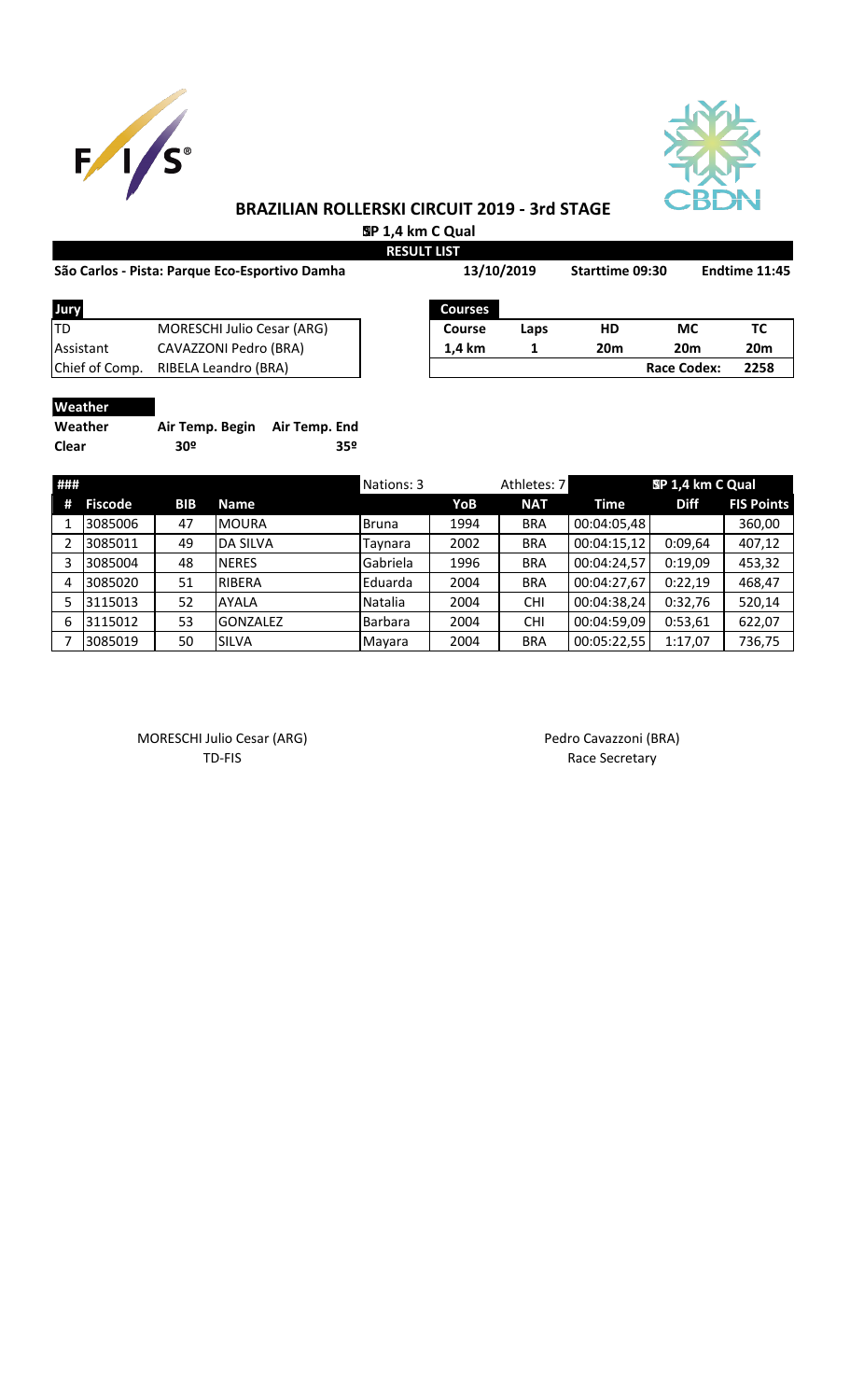#### **BRAZILIAN ROLLERSKI CIRCUIT 2019 - 3rd STAGE**

 **SP 1,4 km C Final**

|                                                | <b>START LIST</b> |                        |               |
|------------------------------------------------|-------------------|------------------------|---------------|
| São Carlos - Pista: Parque Eco-Esportivo Damha | 13/10/2019        | <b>Starttime 09:30</b> | Endtime 11:45 |

**FINAL A**

| Heat $# 1$ |     |                         |      |
|------------|-----|-------------------------|------|
| Pos        | Bib | Name                    | Rank |
|            |     | <b>MOURA Bruna</b>      |      |
|            |     | DA SILVA Taynara        |      |
| 3          | 3   | <b>NERES Gabriela</b>   |      |
|            |     | RIBERA Eduarda          |      |
|            |     | <b>AYALA Natalia</b>    |      |
|            |     | <b>GONZALEZ Barbara</b> |      |

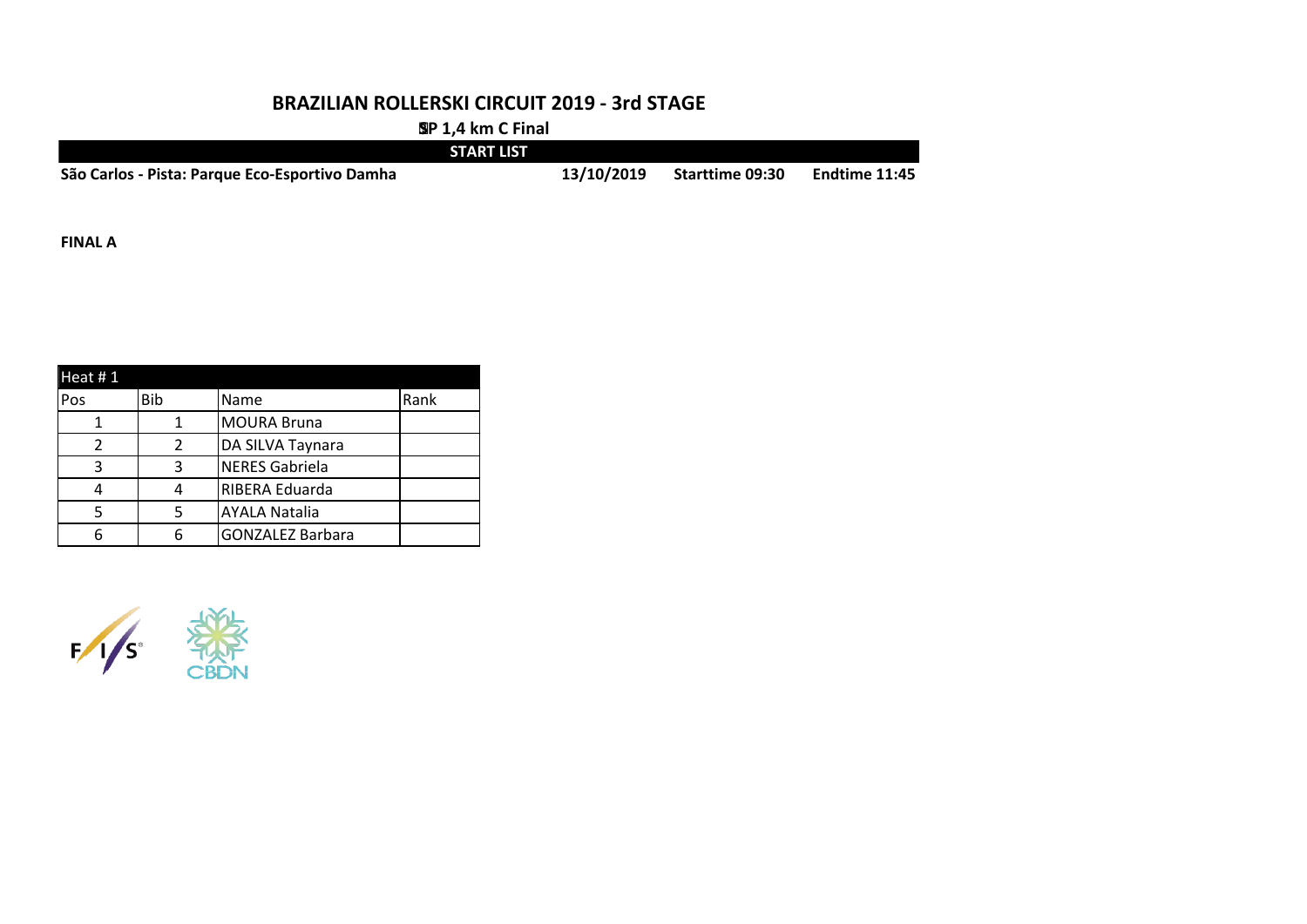#### **BRAZILIAN ROLLERSKI CIRCUIT 2019 - 3rd STAGE**

 **SP 1,4 km C Final**

|                                                | <b>START LIST</b> |            |                        |                      |
|------------------------------------------------|-------------------|------------|------------------------|----------------------|
| São Carlos - Pista: Parque Eco-Esportivo Damha |                   | 13/10/2019 | <b>Starttime 09:30</b> | <b>Endtime 11:45</b> |

**FINAL A**

| Heat $# 1$ |     |                         |      |
|------------|-----|-------------------------|------|
| Pos        | Bib | Name                    | Rank |
|            |     | <b>MOURA Bruna</b>      |      |
|            |     | DA SILVA Taynara        |      |
|            |     | RIBERA Eduarda          |      |
| ર          | ₹   | <b>NERES Gabriela</b>   |      |
|            |     | <b>GONZALEZ Barbara</b> |      |
|            |     | <b>AYALA Natalia</b>    | DNS  |